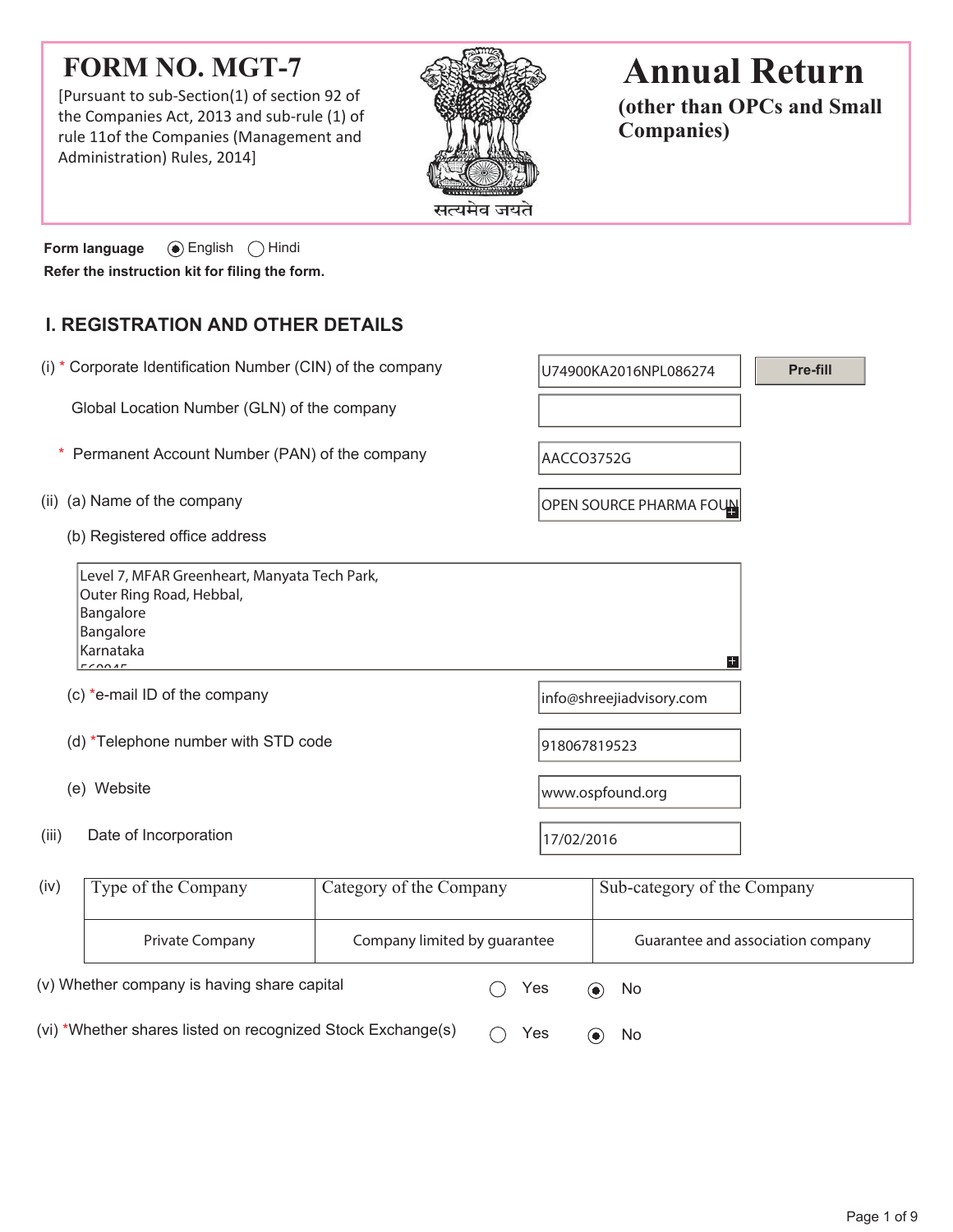| (vii) *Financial year From date  01/04/2020                                                         |            | (DD/MM/YYYY)<br>To date         | 31/03/2021 | (DD/MM/YYYY) |
|-----------------------------------------------------------------------------------------------------|------------|---------------------------------|------------|--------------|
| (viii) *Whether Annual general meeting (AGM) held                                                   |            | Yes<br>$\left( \bullet \right)$ | No.        |              |
| (a) If yes, date of AGM                                                                             |            |                                 |            |              |
| (b) Due date of AGM                                                                                 | 30/09/2021 |                                 |            |              |
| (c) Whether any extension for AGM granted                                                           |            | Yes<br>$\left( \bullet \right)$ | No.        |              |
| (d) If yes, provide the Service Request Number (SRN) of the application form filed for<br>extension |            |                                 |            | Pre-fill     |
| (e) Extended due date of AGM after grant of extension                                               |            |                                 | 30/11/2021 |              |
| (f) Specify the reasons for not holding the same                                                    |            |                                 |            |              |
|                                                                                                     |            |                                 |            |              |
| AGM is scheduled to be held on 30th November, 2021                                                  |            |                                 |            |              |

## **II. PRINCIPAL BUSINESS ACTIVITIES OF THE COMPANY**

\*Number of business activities  $|_1$ 

| S.No | lMain<br>Activity<br> group code | Description of Main Activity group Business | <b>Activity</b><br>Code | Description of Business Activity    | $\frac{1}{6}$ of turnover<br>of the<br>company |
|------|----------------------------------|---------------------------------------------|-------------------------|-------------------------------------|------------------------------------------------|
|      | ΙM                               | Professional, Scientific and<br>Technical   | lM5                     | Scientific research and development |                                                |

### **III. PARTICULARS OF HOLDING, SUBSIDIARY AND ASSOCIATE COMPANIES (INCLUDING JOINT VENTURES)**

\*No. of Companies for which information is to be given  $\vert_0$  **Pre-fill All** 

| S.No | Name of the company | CIN / FCRN | Holding/ Subsidiary/Associate/<br>Joint Venture | % of shares held |
|------|---------------------|------------|-------------------------------------------------|------------------|
|      |                     |            |                                                 |                  |

## **IV. SHARE CAPITAL, DEBENTURES AND OTHER SECURITIES OF THE COMPANY**

ISIN of the equity shares of the company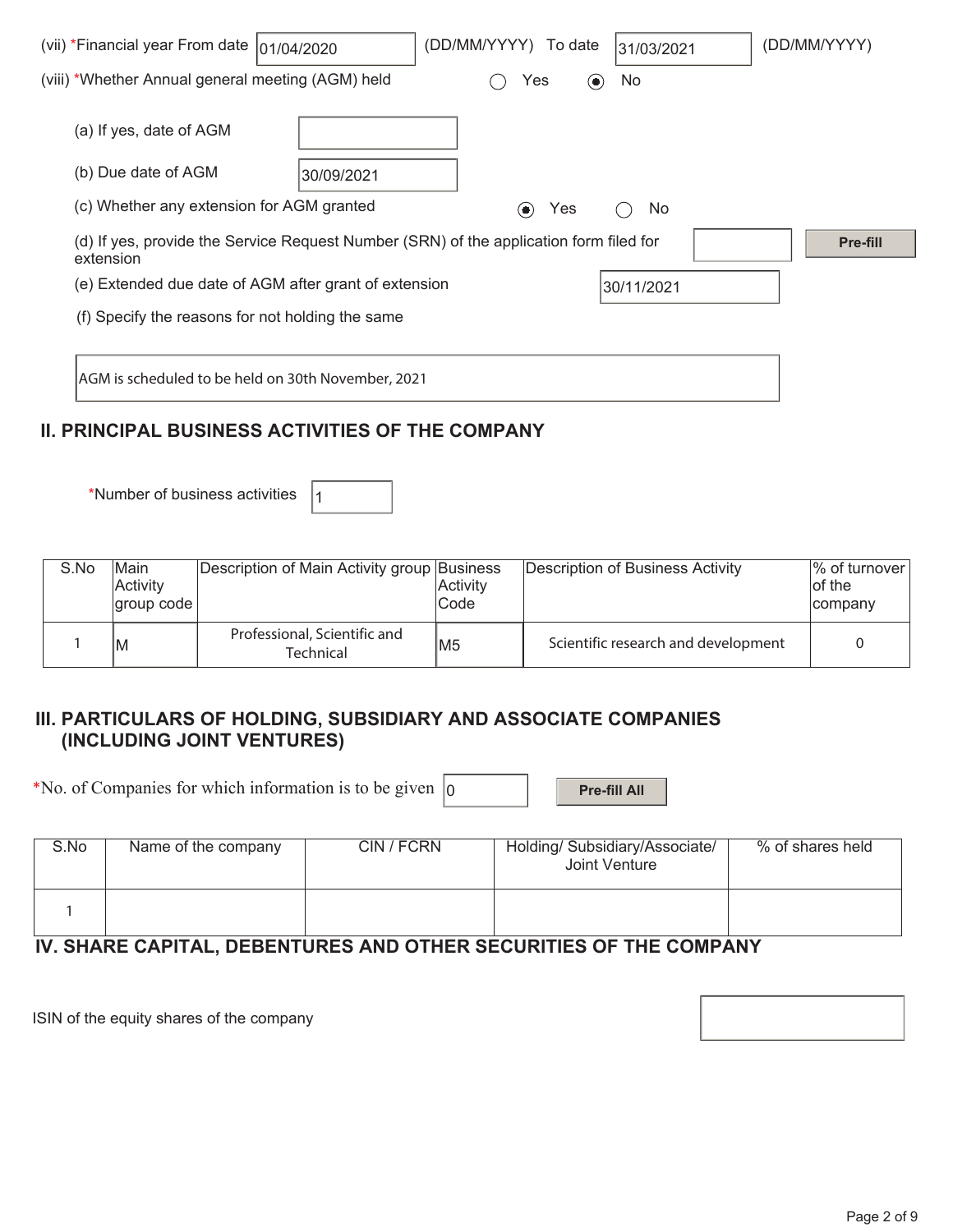**(iii) Details of shares/Debentures Transfers since closure date of last financial year (or in the case of the first return at any time since the incorporation of the company) \*** 

| $\boxtimes$ | Nil                                              |               |              |                     |
|-------------|--------------------------------------------------|---------------|--------------|---------------------|
|             | [Details being provided in a CD/Digital Media]   | $\bigcap$ Yes | $\bigcap$ No | Not Applicable<br>( |
|             |                                                  |               |              |                     |
|             | Separate sheet attached for details of transfers | $\bigcap$ Yes | $\bigcap$ No |                     |
|             |                                                  |               |              |                     |

Note: In case list of transfer exceeds 10, option for submission as a separate sheet attachment or submission in a CD/Digital Media may be shown.

| Date of the previous annual general meeting                                                               |                                                    |  |  |             |            |  |
|-----------------------------------------------------------------------------------------------------------|----------------------------------------------------|--|--|-------------|------------|--|
|                                                                                                           | Date of registration of transfer (Date Month Year) |  |  |             |            |  |
| 1 - Equity, 2- Preference Shares, 3 - Debentures, 4 - Stock<br>Type of transfer                           |                                                    |  |  |             |            |  |
| Number of Shares/ Debentures/<br>Amount per Share/<br><b>Units Transferred</b><br>Debenture/Unit (in Rs.) |                                                    |  |  |             |            |  |
| Ledger Folio of Transferor                                                                                |                                                    |  |  |             |            |  |
| <b>Transferor's Name</b>                                                                                  |                                                    |  |  |             |            |  |
|                                                                                                           | Surname                                            |  |  | middle name | first name |  |
| Ledger Folio of Transferee                                                                                |                                                    |  |  |             |            |  |
| <b>Transferee's Name</b>                                                                                  |                                                    |  |  |             |            |  |
|                                                                                                           | Surname                                            |  |  | middle name | first name |  |
| Date of registration of transfer (Date Month Year)                                                        |                                                    |  |  |             |            |  |
| Type of transfer<br>1 - Equity, 2- Preference Shares, 3 - Debentures, 4 - Stock                           |                                                    |  |  |             |            |  |

| Number of Shares/ Debentures/<br><b>Units Transferred</b> |  | Amount per Share/<br>Debenture/Unit (in Rs.) |  |
|-----------------------------------------------------------|--|----------------------------------------------|--|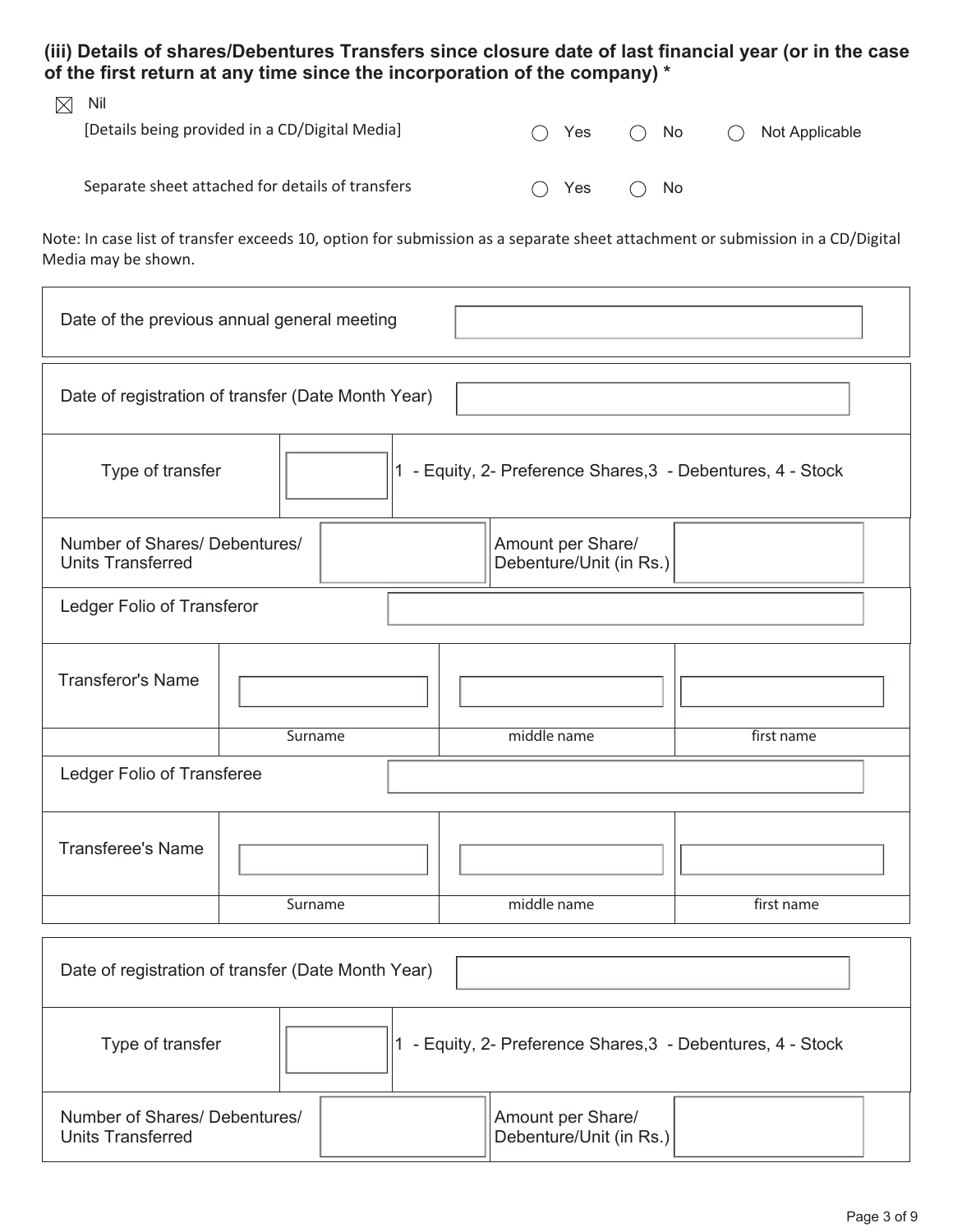| Ledger Folio of Transferor |         |             |            |  |  |
|----------------------------|---------|-------------|------------|--|--|
| <b>Transferor's Name</b>   |         |             |            |  |  |
|                            | Surname | middle name | first name |  |  |
| Ledger Folio of Transferee |         |             |            |  |  |
|                            |         |             |            |  |  |
| <b>Transferee's Name</b>   |         |             |            |  |  |

## **(iv)** \***Debentures (Outstanding as at the end of financial year)**

| <b>Particulars</b>            | Number of units | Nominal value per<br>lunit | <b>Total value</b> |
|-------------------------------|-----------------|----------------------------|--------------------|
| Non-convertible debentures    | 0               | 0                          | 0                  |
| Partly convertible debentures | 0               | 0                          |                    |
| Fully convertible debentures  | 0               | 0                          | 0                  |
| <b>Total</b>                  |                 |                            |                    |

### **Details of debentures**

| <b>Class of debentures</b>           | Outstanding as at<br>the beginning of the year<br><u>lvear</u> | Increase during the Decrease during the Outstanding as at<br><b>vear</b> | the end of the year |
|--------------------------------------|----------------------------------------------------------------|--------------------------------------------------------------------------|---------------------|
| Non-convertible debentures           | 0                                                              |                                                                          | 0                   |
| <b>Partly convertible debentures</b> | 0                                                              |                                                                          | 0                   |
| <b>Fully convertible debentures</b>  |                                                                |                                                                          | 0                   |

## **(v) Securities (other than shares and debentures)** 0

|                       | Number of  | Nominal Value of | <b>Total Nominal</b> | Paid up Value of | Total Paid up Value |
|-----------------------|------------|------------------|----------------------|------------------|---------------------|
| Type of<br>Securities | Securities | each Unit        | Value                | each Unit        |                     |
|                       |            |                  |                      |                  |                     |
|                       |            |                  |                      |                  |                     |
|                       |            |                  |                      |                  |                     |
|                       |            |                  |                      |                  |                     |
|                       |            |                  |                      |                  |                     |
| Total                 |            |                  |                      |                  |                     |
|                       |            |                  |                      |                  |                     |

## **V. \*Turnover and net worth of the company (as defined in the Companies Act, 2013)**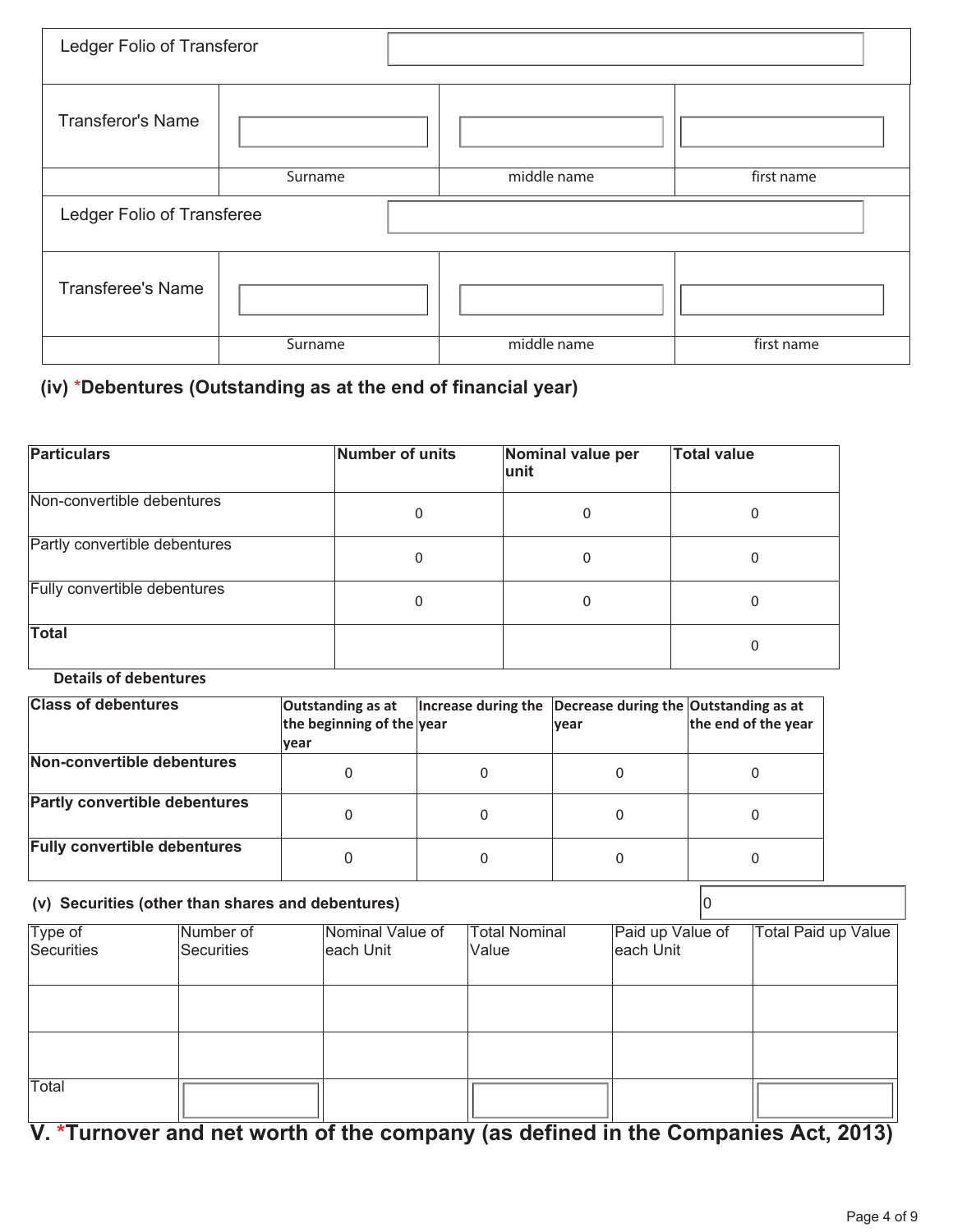# (ii) Net worth of the Company **Fig. 134,028**

#### **VII. \*NUMBER OF PROMOTERS, MEMBERS, DEBENTURE HOLDERS (Details, Promoters, Members (other than promoters), Debenture holders)**

| <b>Details</b>                    | At the beginning of the year | At the end of the year |
|-----------------------------------|------------------------------|------------------------|
| Promoters                         |                              |                        |
| Members<br>(other than promoters) |                              |                        |
| Debenture holders                 |                              |                        |

### **VIII. DETAILS OF DIRECTORS AND KEY MANAGERIAL PERSONNEL**

#### **(A) \*Composition of Board of Directors**

| <b>Category</b>                             |                | Number of directors at the<br>beginning of the year |                  | Number of directors at the end<br>of the year |                  | Percentage of shares held by<br>directors as at the end of year |  |
|---------------------------------------------|----------------|-----------------------------------------------------|------------------|-----------------------------------------------|------------------|-----------------------------------------------------------------|--|
|                                             | Executive      | Non-executive                                       | Executive        | Non-executive                                 | Executive        | Non-executive                                                   |  |
| A. Promoter                                 | 1              | 1                                                   | 1                | 1                                             | $\boldsymbol{0}$ | $\mathbf 0$                                                     |  |
| <b>B. Non-Promoter</b>                      | $\mathbf 0$    | 0                                                   | $\boldsymbol{0}$ | $\mathbf 0$                                   | 0                | $\mathbf 0$                                                     |  |
| (i) Non-Independent                         | $\mathbf 0$    | $\overline{0}$                                      | $\boldsymbol{0}$ | $\mathbf 0$                                   | 0                | $\mathbf 0$                                                     |  |
| (ii) Independent                            | $\overline{0}$ | $\mathbf 0$                                         | $\overline{0}$   | $\overline{0}$                                | $\mathbf 0$      | $\mathbf 0$                                                     |  |
| <b>C. Nominee Directors</b><br>representing | $\overline{0}$ | $\mathbf 0$                                         | $\mathbf 0$      | $\overline{0}$                                | $\overline{0}$   | $\overline{0}$                                                  |  |
| $(i)$ Banks & FIs                           | $\overline{0}$ | $\overline{0}$                                      | $\overline{0}$   | $\overline{0}$                                | $\mathbf 0$      | $\overline{0}$                                                  |  |
| (ii) Investing institutions                 | $\overline{0}$ | $\mathbf 0$                                         | $\mathbf 0$      | $\mathbf 0$                                   | $\mathbf 0$      | $\overline{0}$                                                  |  |
| (iii) Government                            | $\mathbf 0$    | $\mathbf 0$                                         | $\mathbf 0$      | $\mathbf 0$                                   | $\mathbf 0$      | $\mathbf 0$                                                     |  |
| (iv) Small share holders                    | $\mathbf 0$    | 0                                                   | $\boldsymbol{0}$ | $\mathbf 0$                                   | 0                | $\mathbf 0$                                                     |  |
| $(v)$ Others                                | $\mathbf{0}$   | $\overline{0}$                                      | 0                | $\mathbf 0$                                   | 0                | $\mathbf 0$                                                     |  |
| Total                                       |                |                                                     |                  |                                               | 0                | $\mathbf{0}$                                                    |  |

**Number of Directors and Key managerial personnel (who is not director) as on the financial year end date** 2

**(B) (i) \*Details of directors and Key managerial personnel as on the closure of financial year**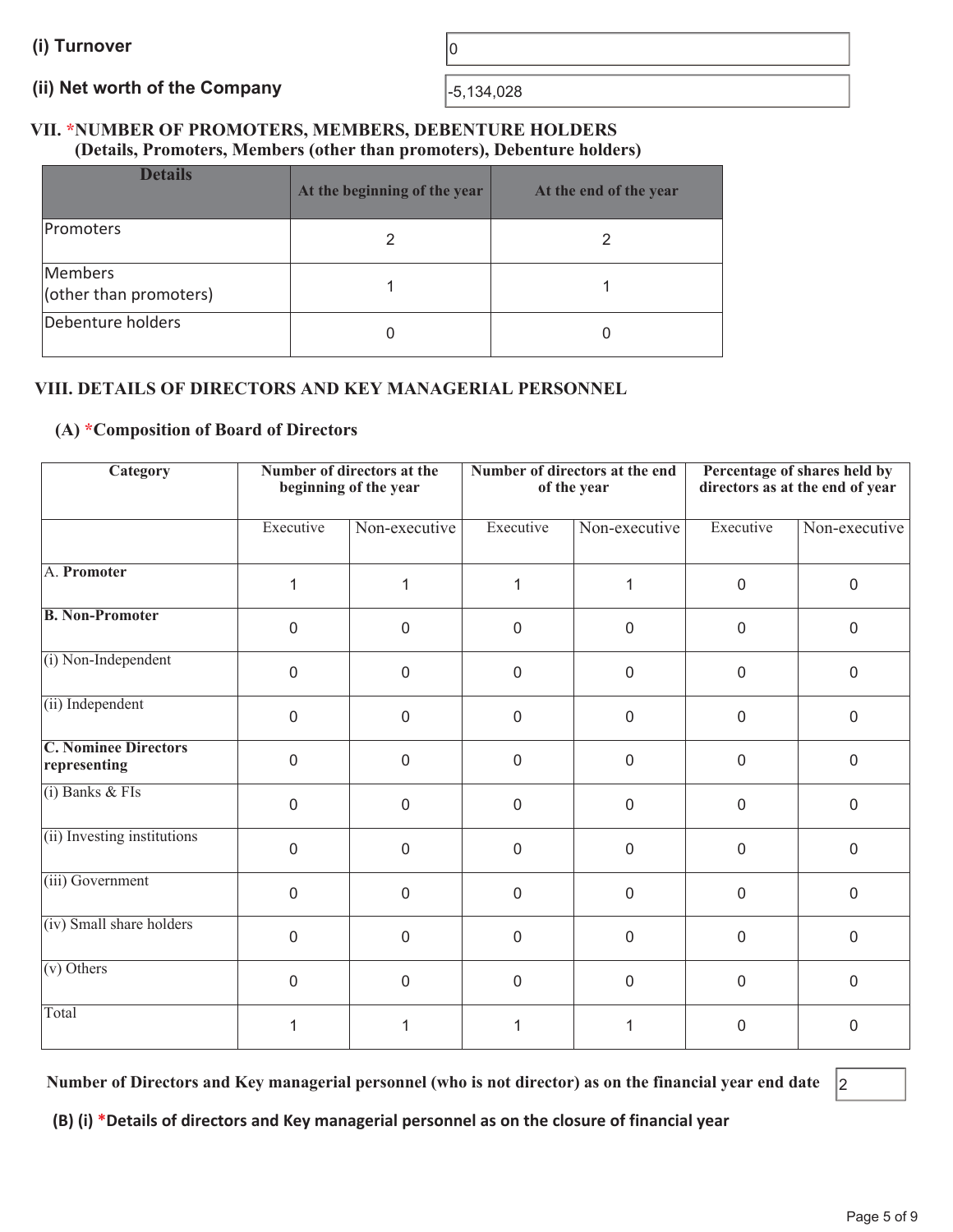| Name                    | DIN/PAN  | Designation       | Number of equity<br>share(s) held | Date of cessation (after closure of<br>financial year : If any) |
|-------------------------|----------|-------------------|-----------------------------------|-----------------------------------------------------------------|
| <b>TANJORE SOUNDARA</b> | 00648534 | Director          |                                   |                                                                 |
| JAYKUMAR ARAVINDA       | 07229174 | Managing Director |                                   |                                                                 |

### **(ii) Particulars of change in director(s) and Key managerial personnel during the year**  $\vert$ **<sup>0</sup>**

| Name | DIN/PAN | the financial year | Designation at the  Date of appointment/<br>$\beta$ beginning / during $\alpha$ change in designation/<br>cessation | Nature of change (Appointment/<br>Change in designation/ Cessation) |
|------|---------|--------------------|---------------------------------------------------------------------------------------------------------------------|---------------------------------------------------------------------|
|      |         |                    |                                                                                                                     |                                                                     |

#### **IX. MEETINGS OF MEMBERS/CLASS OF MEMBERS/BOARD/COMMITTEES OF THE BOARD OF DIRECTORS**

 **A.** MEMBERS/CLASS /REQUISITIONED/NCLT/COURT CONVENED MEETINGS

| Number of meetings held       |                 |                                        |                                |                            |
|-------------------------------|-----------------|----------------------------------------|--------------------------------|----------------------------|
| Type of meeting               | Date of meeting | Total Number of<br>Members entitled to | Attendance                     |                            |
|                               |                 | attend meeting                         | Number of members<br>lattended | % of total<br>shareholding |
| <b>Annual General Meeting</b> | 14/12/2020      |                                        |                                |                            |

#### **B. BOARD MEETINGS**

\*Number of meetings held  $\vert$ 1

| S. No. | Date of meeting | Total Number of directors<br>associated as on the date I |                                  | Attendance       |
|--------|-----------------|----------------------------------------------------------|----------------------------------|------------------|
|        |                 | of meeting                                               | Number of directors<br>lattended | Ⅰ% of attendance |
|        | 27/11/2020      |                                                          |                                  | 100              |

#### **C. COMMITTEE MEETINGS**

Number of meetings held

| S. No. | Type of<br>meeting | Total Number | Date of meeting of Members as Mumber of members | Attendance      |
|--------|--------------------|--------------|-------------------------------------------------|-----------------|
|        |                    | the meeting  | lattended                                       | % of attendance |
|        |                    |              |                                                 |                 |

#### **D. \*ATTENDANCE OF DIRECTORS**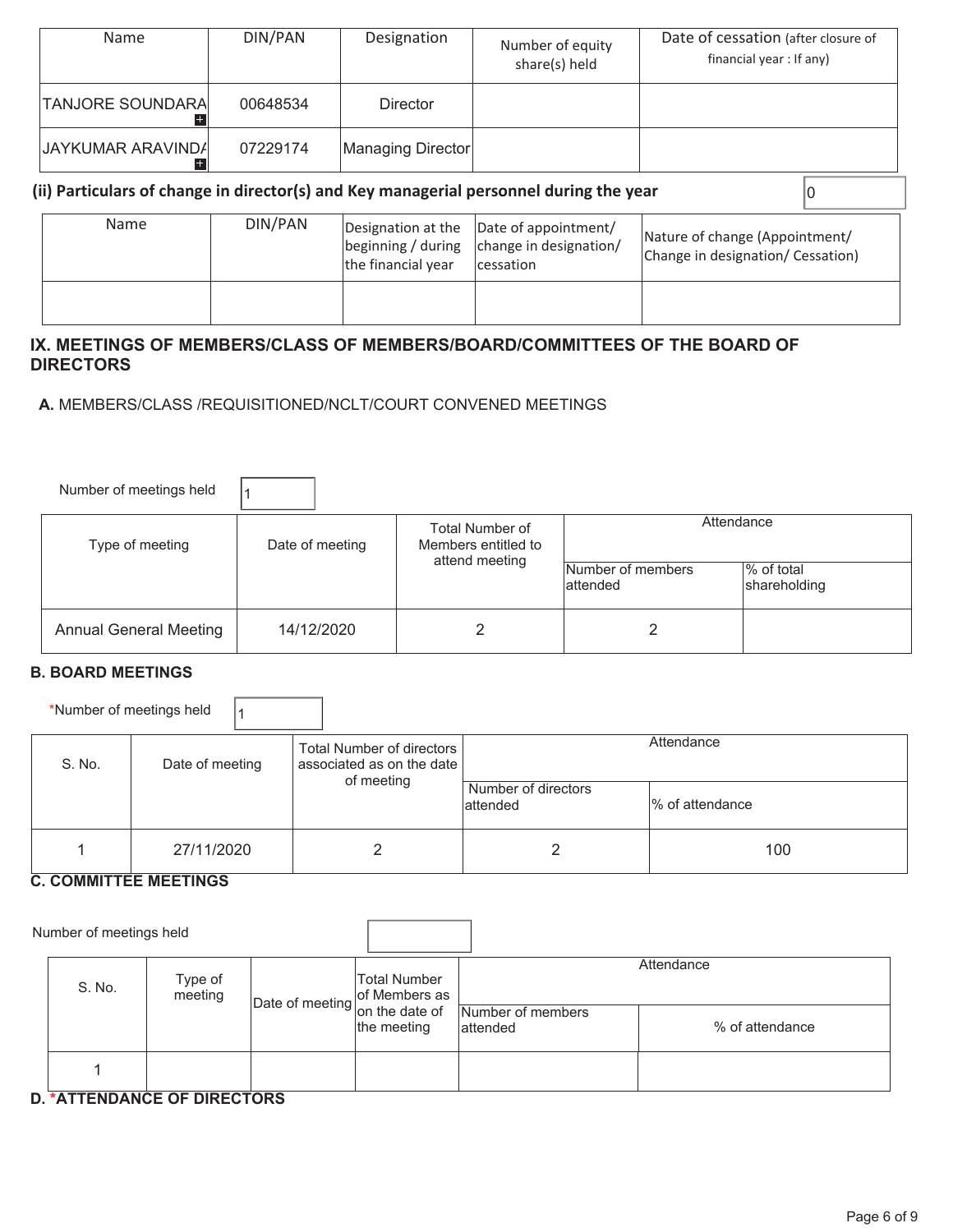|           |                         |                                                       | <b>Board Meetings</b> |                       |                                                       | <b>Committee Meetings</b> |                       | Whether<br>attended AGM |
|-----------|-------------------------|-------------------------------------------------------|-----------------------|-----------------------|-------------------------------------------------------|---------------------------|-----------------------|-------------------------|
| S.<br>No. | Name<br>of the director | Number of<br>Meetings which Number of<br>director was | Meetings              | $%$ of<br>lattendance | Number of<br>Meetings which Number of<br>director was | Meetings                  | $%$ of<br>lattendance | held on                 |
|           |                         | lentitled to<br>lattend                               | lattended             |                       | entitled to<br>lattend                                | lattended                 |                       |                         |
|           |                         |                                                       |                       |                       |                                                       |                           |                       | (Y/N/NA)                |
|           | <b>TANJORE SO</b>       |                                                       |                       | 100                   | 0                                                     | 0                         | 0                     |                         |
| 2         | <b>JAYKUMAR A</b>       |                                                       |                       | 100                   | 0                                                     | 0                         | $\Omega$              |                         |

#### **X. \*REMUNERATION OF DIRECTORS AND KEY MANAGERIAL PERSONNEL**

 $\boxtimes$  Nil

|        | Number of Managing Director, Whole-time Directors and/or Manager whose remuneration details to be entered |             |                     |            |                               |        |                 |
|--------|-----------------------------------------------------------------------------------------------------------|-------------|---------------------|------------|-------------------------------|--------|-----------------|
| S. No. | Name                                                                                                      | Designation | <b>Gross Salary</b> | Commission | Stock Option/<br>Sweat equity | Others | Total<br>Amount |
|        |                                                                                                           |             |                     |            |                               |        |                 |
|        |                                                                                                           |             |                     |            |                               |        |                 |
|        | Total                                                                                                     |             |                     |            |                               |        |                 |

Number of CEO, CFO and Company secretary whose remuneration details to be entered

| S. No. | Name  | Designation | <b>Gross Salary</b> | Commission | Stock Option/<br>Sweat equity | Others | Total<br>Amount |
|--------|-------|-------------|---------------------|------------|-------------------------------|--------|-----------------|
|        |       |             |                     |            |                               |        | 0               |
|        | Total |             |                     |            |                               |        |                 |

Number of other directors whose remuneration details to be entered

| S. No. | Name  | Designation | <b>Gross Salary</b> | Commission | Stock Option/<br>Sweat equity | <b>Others</b> | Total<br>Amount |
|--------|-------|-------------|---------------------|------------|-------------------------------|---------------|-----------------|
|        |       |             |                     |            |                               |               |                 |
|        | Total |             |                     |            |                               |               |                 |

#### **XI. MATTERS RELATED TO CERTIFICATION OF COMPLIANCES AND DISCLOSURES**

- **\*** A. Whether the company has made compliances and disclosures in respect of applicable Yes No<br>provisions of the Companies Act, 2013 during the year
	- B. If No, give reasons/observations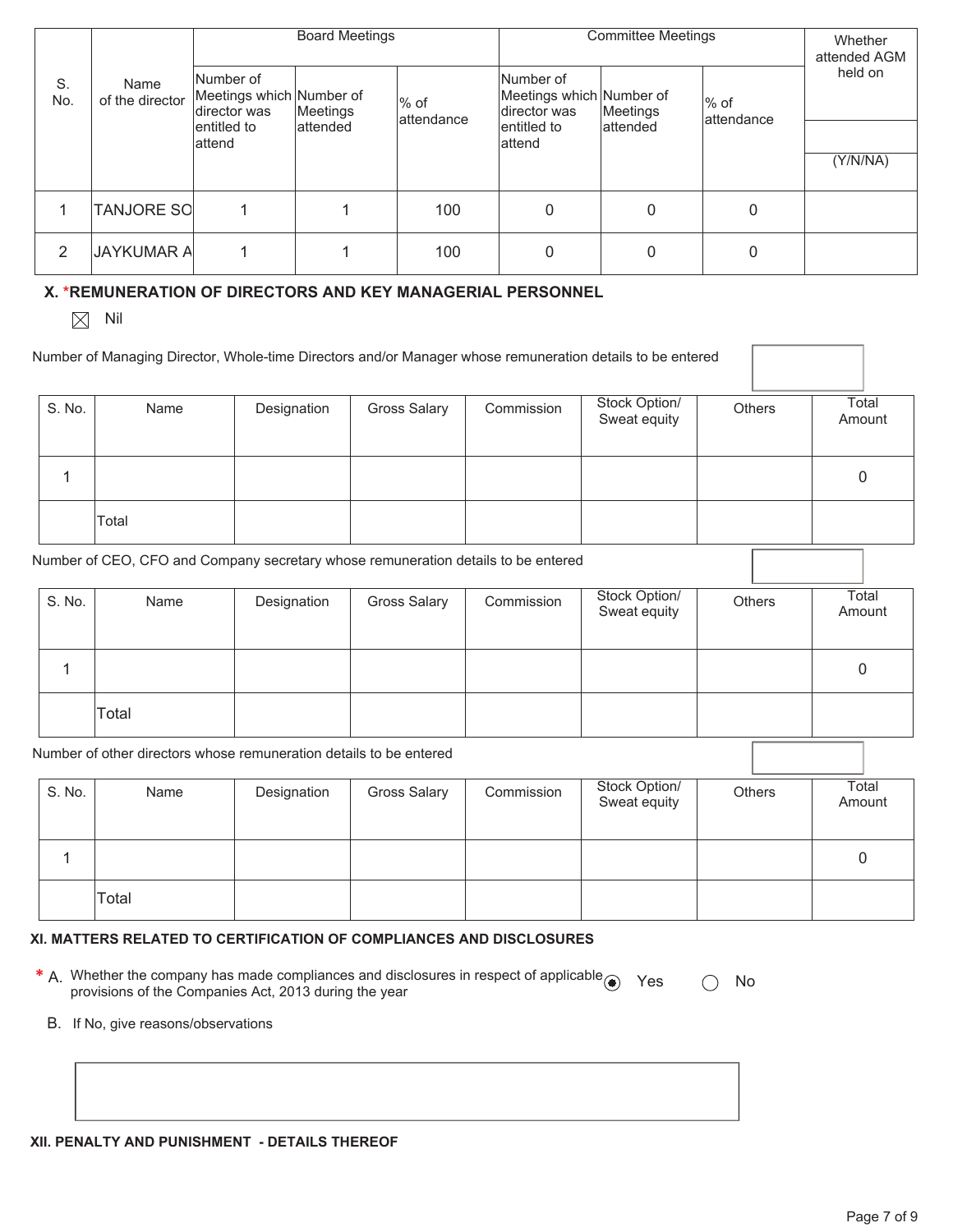#### (A) DETAILS OF PENALTIES / PUNISHMENT IMPOSED ON COMPANY/DIRECTORS /OFFICERS  $\boxtimes$  Nil

| Name of the<br>company/ directors/<br><b>officers</b> | Name of the court/<br>concerned<br>Authority  | Date of Order      | Name of the Act and<br>lsection under which<br>penalised / punished | Details of penalty/<br>punishment | Details of appeal (if any)<br>including present status |
|-------------------------------------------------------|-----------------------------------------------|--------------------|---------------------------------------------------------------------|-----------------------------------|--------------------------------------------------------|
|                                                       |                                               |                    |                                                                     |                                   |                                                        |
|                                                       | (B) DETAILS OF COMPOUNDING OF OFFENCES        | Nil<br>$\boxtimes$ |                                                                     |                                   |                                                        |
| Name of the<br>company/ directors/<br>officers        | Name of the court/<br>lconcerned<br>Authority | Date of Order      | Name of the Act and<br>section under which<br>offence committed     | Particulars of<br>loffence        | Amount of compounding (in<br>Rupees)                   |
|                                                       |                                               |                    |                                                                     |                                   |                                                        |

#### **XIII. Whether complete list of shareholders, debenture holders has been enclosed as an attachment**

 $\odot$  Yes  $\odot$  No

#### **XIV. COMPLIANCE OF SUB-SECTION (2) OF SECTION 92, IN CASE OF LISTED COMPANIES**

In case of a listed company or a company having paid up share capital of Ten Crore rupees or more or turnover of Fifty Crore rupees or more, details of company secretary in whole time practice certifying the annual return in Form MGT-8.

| Name                           |                                                    |
|--------------------------------|----------------------------------------------------|
| Whether associate or fellow    | Associate $\bigcirc$ Fellow<br>$\hat{\phantom{a}}$ |
| Certificate of practice number |                                                    |

#### **I/We certify that:**

(a) The return states the facts, as they stood on the date of the closure of the financial year aforesaid correctly and adequately.

(b) Unless otherwise expressly stated to the contrary elsewhere in this Return, the Company has complied with all the provisions of the Act during the financial year.

(c) The company has not, since the date of the closure of the last financial year with reference to which the last return was submitted or in the case of a first return since the date of the incorporation of the company, issued any invitation to the public to subscribe for any securities of the company.

(d) Where the annual return discloses the fact that the number of members, (except in case of a one person company), of the company exceeds two hundred, the excess consists wholly of persons who under second proviso to clause (ii) of sub-section (68) of section 2 of the Act are not to be included in reckoning the number of two hundred.

#### **Declaration**

1 am Authorised by the Board of Directors of the company vide resolution no. ..  $\vert$ 17 dated  $\vert$ 11/08/2016

dated

(DD/MM/YYYY) to sign this form and declare that all the requirements of the Companies Act, 2013 and the rules made thereunder in respect of the subject matter of this form and matters incidental thereto have been compiled with. I further declare that:

- 1. Whatever is stated in this form and in the attachments thereto is true, correct and complete and no information material to the subject matter of this form has been suppressed or concealed and is as per the original records maintained by the company.
- 2. All the required attachments have been completely and legibly attached to this form.